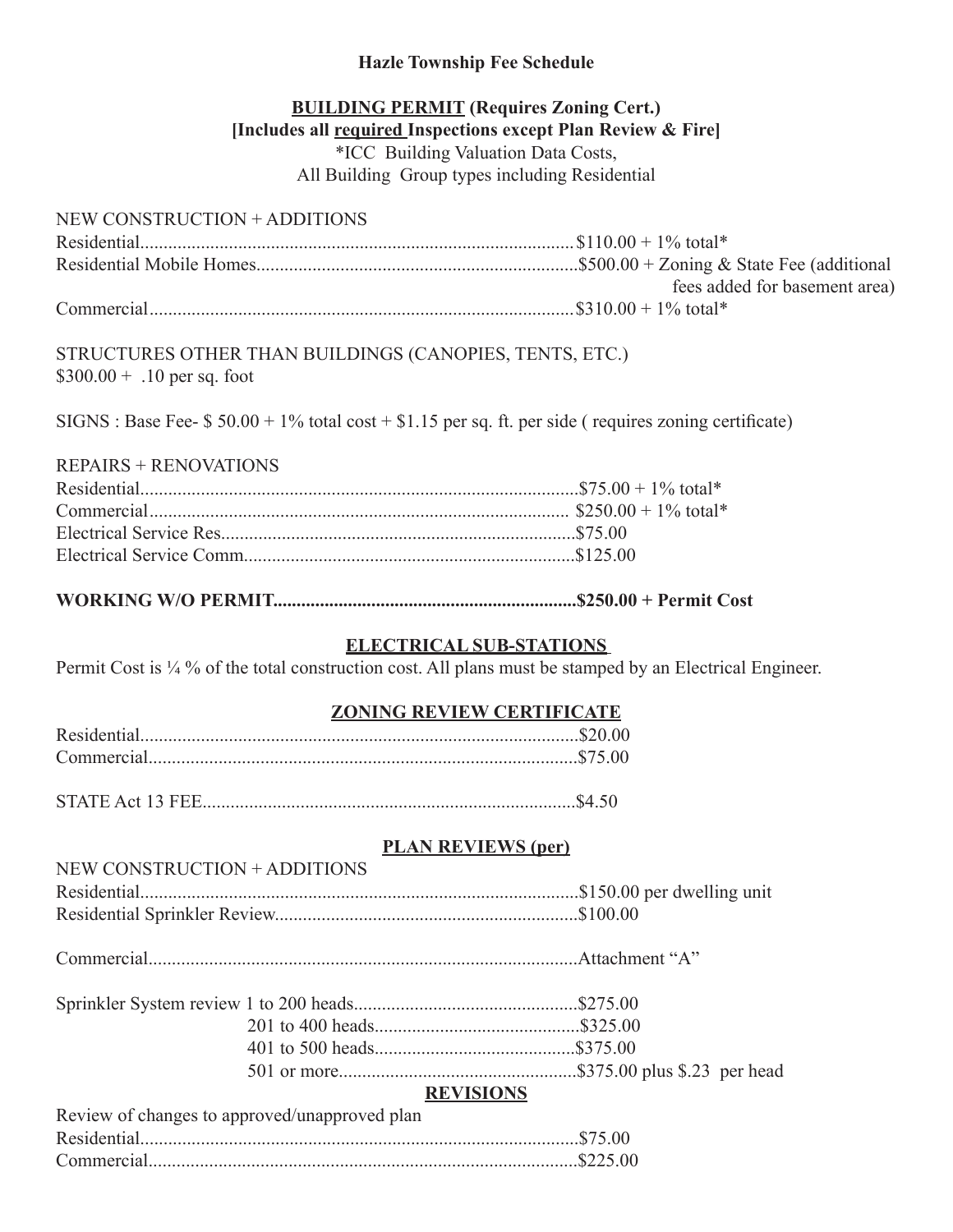## **INSPECTIONS (per)**

# **RE-INSPECTIONS (for Failed Inspections)**

| Residential |  |
|-------------|--|
| Commercial  |  |

#### **ROAD OCCUPANCY**

#### CONTRACTORS LICENSE

## **CERTIFICATE of ZONING COMPLIANCE**

Business Occupancy (per Structure)

Residential Occupancy (per Unit)

#### **CERTIFICATES of NON-CONFORMANCE**

|--|--|

### **DEMOLITION PERMIT**

| Plus \$4.00 State Fee |  |
|-----------------------|--|

#### **VENDOR PERMIT**

#### **STREET EXCAVATION**

| additional 50 ft. or increment thereof |
|----------------------------------------|

## **NEWLY PAVED OR CONSTRUCTED STREET**

\$400.00 for the 1st 50 linear ft. + \$200.00 for each additional 50 linear ft. or increment thereof